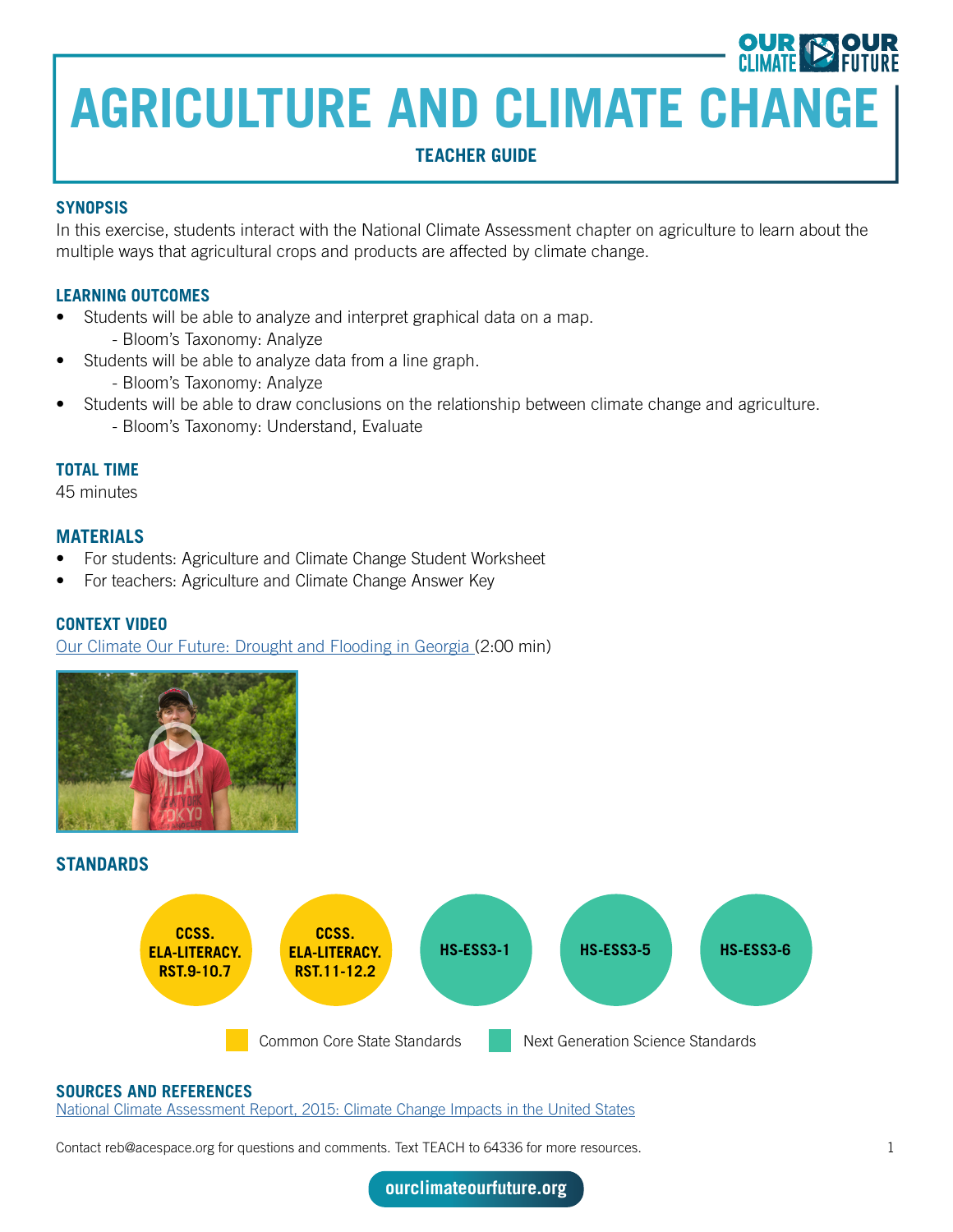## **OUR**<br>CLIMATE **AGRICULTURE AND CLIMATE CHANGE**

**TEACHER GUIDE**

### **TEACHING-LEARNING PLAN: THE INQUIRY 5E INSTRUCTIONAL MODEL**

| <b>TIME</b>                       | <b>TEACHER DOES</b>                                                                                                                                                                                                                                                                                                                                                                                                                                                                                                                                                                                                                                                                                  | <b>STUDENT DOES</b>                                                                                                                                                                                                                                                                                                                                                                                                                                                  |
|-----------------------------------|------------------------------------------------------------------------------------------------------------------------------------------------------------------------------------------------------------------------------------------------------------------------------------------------------------------------------------------------------------------------------------------------------------------------------------------------------------------------------------------------------------------------------------------------------------------------------------------------------------------------------------------------------------------------------------------------------|----------------------------------------------------------------------------------------------------------------------------------------------------------------------------------------------------------------------------------------------------------------------------------------------------------------------------------------------------------------------------------------------------------------------------------------------------------------------|
| <b>ENGAGE</b><br>$(5$ MIN $)$     | Short debrief (1 min):<br>Engage the class by explaining that they'll watch a short video on a young<br>person's experience with flooding and drought on his farm in Georgia. While<br>students are watching, have them consider the question, "How is climate change<br>affecting farming in Georgia?"<br>Play video (2:00 min):<br>Our Climate Our Future: Drought and Flooding in Georgia                                                                                                                                                                                                                                                                                                         | Jot down ideas: As students watch<br>the video, consider having them take<br>notes on how climate change is<br>affecting Brandon and how he is<br>taking action.                                                                                                                                                                                                                                                                                                     |
| <b>EXPLORE</b><br>$(5$ MIN $)$    | Observations from the video (5 min):<br>Ask students what they observed from the video about how climate change<br>impacts agriculture.<br>Share that climate change can make weather more extreme. Two analogies<br>you can use: Climate change loads the dice, increasing the odds of more<br>intense weather. Or, climate change puts weather on steroids.                                                                                                                                                                                                                                                                                                                                        | Initial reactions: Allow students to<br>share any initial reactions or emotional<br>responses to the video.                                                                                                                                                                                                                                                                                                                                                          |
| <b>EXPLAIN</b><br>$(10$ MIN $)$   | <b>National Climate Assessment:</b><br>Explain that you will be learning about how climate change affects agriculture by<br>exploring the chapter on agriculture in the National Climate Assessment (NCA).<br>The NCA was produced by the US Global Change Research Program in<br>$\bullet$<br>2014 by a team of more than 300 experts to summarize the impacts of<br>climate change on the US, now and in the future.<br>The report is entirely online and is mobile-friendly, so students can read and<br>$\bullet$<br>interact with graphics on tablets, computers or their phones.<br>Read:<br>Read aloud as a class the Introduction of the NCA chapter on agriculture (3<br>paragraphs long).  | Popcorn: Students navigate to the<br>agriculture chapter in the<br><b>National Climate Assessment</b><br>(nca2104.globalchange.gov)<br>>Explore the Report>Sectors>Agriculture<br>One student begins reading the<br>introduction, then calls on another<br>student to continue. Students<br>continue to "popcorn" read through<br>the Introduction. Students can read<br>the NCA on a computer, tablet, or<br>phone or the chapter can be<br>downloaded and printed. |
| <b>ELABORATE</b><br>$(20$ MIN $)$ | <b>Climate Change and Agriculture worksheet:</b><br>Hand out the student worksheet to accompany the NCA agriculture chapter.<br>Explain that students will be exploring only the Introduction, Key Message 1<br>$\bullet$<br>and an excerpt from Key Message 3.<br>Students can work in small groups or pairs to explore the chapter and<br>$\bullet$<br>complete the worksheet.<br>$\bullet$<br>Note that although you can download and print the chapter, there are two<br>$\bullet$<br>interactive graphics that require online access to use.                                                                                                                                                    | Work in pairs or small groups:<br>Students answer the worksheet<br>questions by reading the Introduction,<br>Key Message 1 and the blue<br>excerpt box in Key Message 3 and<br>interacting with the graphics in<br>Figures 6.2 and 6.5.                                                                                                                                                                                                                              |
| <b>EVALUATE</b><br>$(5$ MIN $)$   | <b>Discussion Questions:</b><br>After students have completed the worksheet, reconvene as a class to discuss<br>the final three discussion questions on the worksheet:<br>How do we use these agricultural products and crops in our daily lives?<br>$\bullet$<br>Not only is agriculture impacted by climate change, but it also affects<br>$\bullet$<br>climate change. What are some ways in which agriculture as an industry<br>contributes to climate change?<br>What are some ways in which we as consumers of agricultural products can<br>$\bullet$<br>work to reduce the impact of agriculture on climate change (and therefore,<br>in turn, the impact of climate change on agriculture!)? | <b>Class discussion:</b> Students contribute<br>to class discussion about how the<br>interaction between climate change<br>and agriculture affects their daily lives<br>and what they can do about it.<br>Students record their ideas in their<br>worksheet.                                                                                                                                                                                                         |

Contact reb@acespace.org for questions and comments. Text TEACH to 64336 for more resources. 2

**SECTION**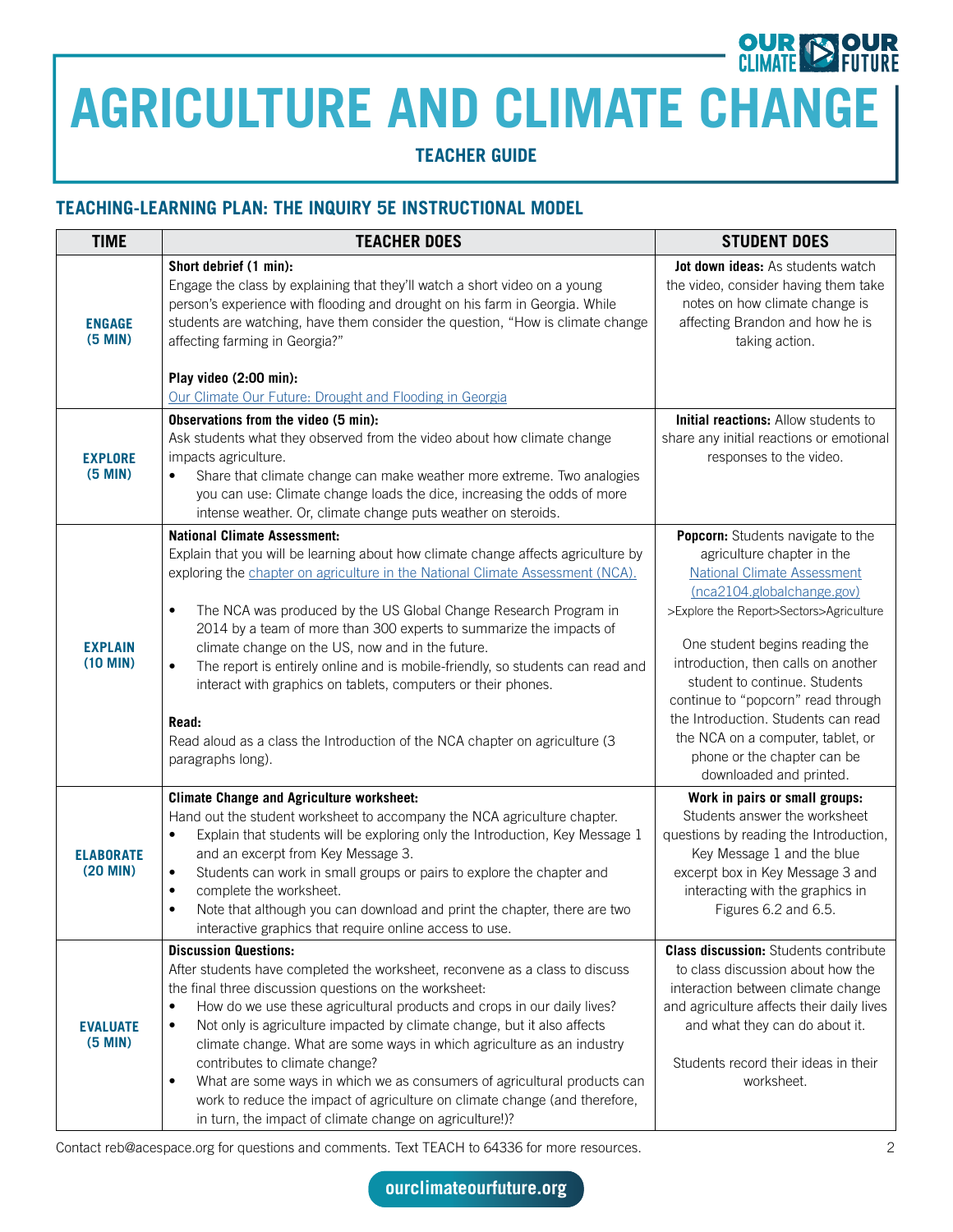**TEACHER GUIDE: STUDENT WORKSHEET ANSWER KEY**

#### **INTRODUCTION**

Climate change has many different impacts on agriculture in the U.S. through temperature, precipitation, extreme weather, disease and more.

#### **OBJECTIVE**

Understand the impacts of climate change on agriculture through exploring the National Climate Assessment report online.

#### **PROCEDURE**

- Go to the National Climate Assessment at [nca2014.globalchange.gov](https://nca2014.globalchange.gov/).
- Click on **Explore the Report** > **Sectors** > **Agriculture** to get to the chapter on agriculture.
- As a class, read the Introduction to the chapter.
- In small groups, answer the questions below from the Introduction, Key Message 1 and Key Message 3.

#### **QUESTIONS**

1. In what ways is agriculture directly impacted by climate change? In what ways is it indirectly impacted?

**Direct impacts include changes in temperature and precipitation, as well as extreme weather events like floods and droughts. Indirect impacts include increasing pests, weeds and disease from changes in climate.**

#### **FIGURE 6.2**

2. Use Figure 6.2 to identify what agricultural products are grown in your state. What are they?

#### **Answers will vary.**

3. Is your state at the southern or northern range of that product, compared to other states?

#### **Answers will vary.**

4. What shifts do you predict might occur in agricultural products in your state in the next 100 years if climate change continues? What crops or products might you lose and what ones might you gain?

#### **Answers will vary.**

5. What climate variable affects crop production more than temperature? How might climate change affect this variable as well?

**Water in the soil is a bigger impact on crops than temperature. Climate change also affects soil moisture through changes in precipitation (some regions get wetter, some get drier) as well as more extremes in both heavy rain and drought.**

6. Based on Figure 6.4, which crops in California's Central Valley will adapt best to higher temperatures? Which will adapt worst?

**Wheat, cotton and sunflowers will adapt the worst to high temperatures. Alfalfa, safflower and, depending on the scenario, tomatoes, will adapt best.**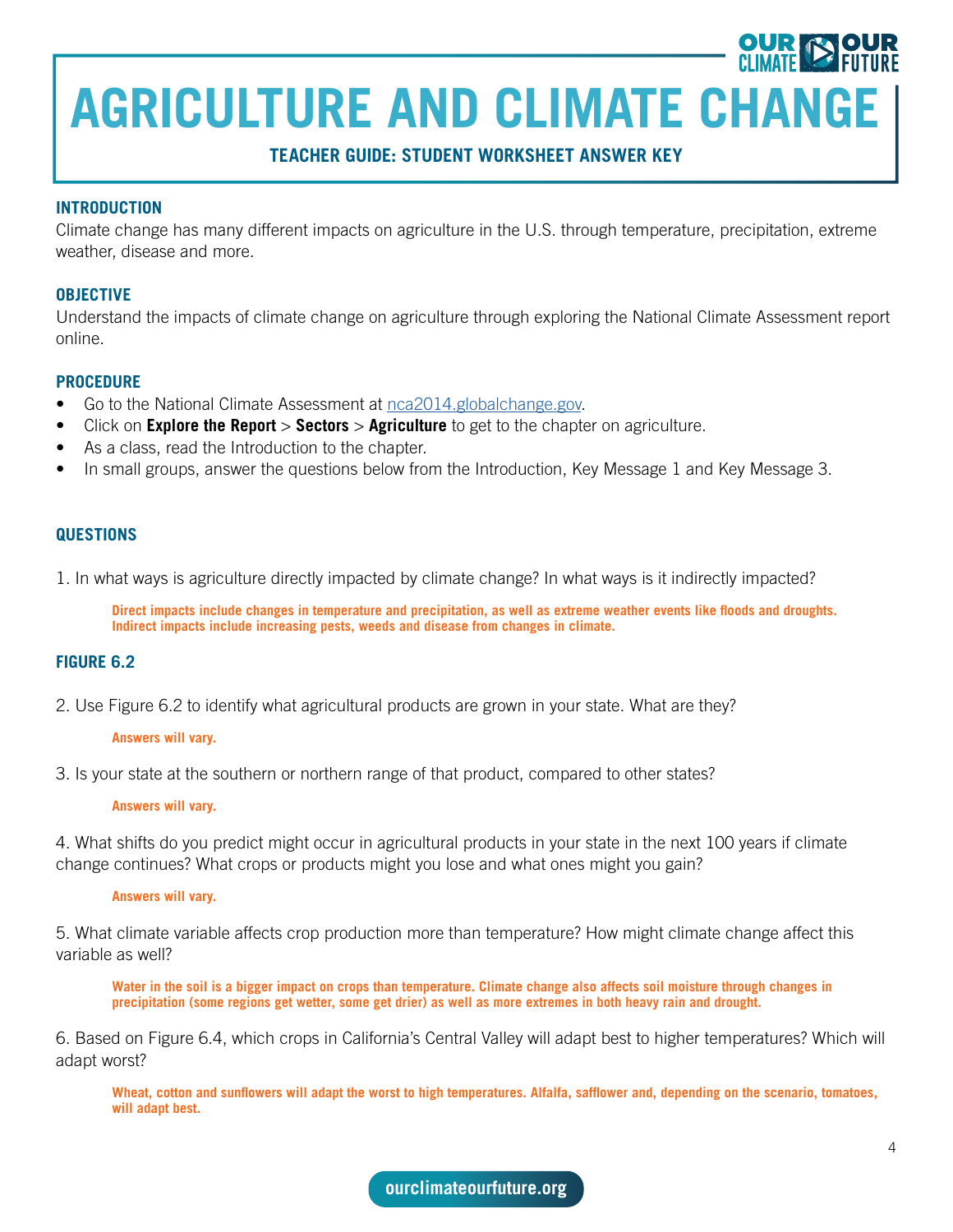#### **TEACHER GUIDE: STUDENT WORKSHEET ANSWER KEY**

#### **FIGURE 6.5**

7. Which states will see the greatest decrease in number of frost days?

**West: Oregon, Nevada, northern California, (Idaho, WA, UT)**

8. Which states will see the greatest increase in number of consecutive dry days?

**Southwest: CA, AZ, WA, NM, TX**

9. Which states will see the greatest increase in number of hot nights?

**Southern states: TX, LA, MS, AL, GA, FL, SC**

10. What do the gray areas mean in the frost-free map?

**Gray areas mean areas that are projected to experience more than 10 frost-free years between 2070-2099.**

11. What's the biggest change you see of these four factors for your area?

**Answers will vary.**

#### **USE FIGURES 6.2 AND 6.5 TO ANSWER THE FOLLOWING QUESTIONS:**

12. Which crops do you think the change in frost-free season length may affect the most?

**Tomatoes and apples are both grown in the western US (Central Valley of CA for tomatoes and Washington for apples) where the frost-free season length will be most affected. Tomatoes appear to do well in a warming world, however (according to Figure 6.4), so changes in frost-free season length may not affect them as much as apples.** 

13. Which crops and products do you think the change in number of consecutive dry days may affect the most?

**Cattle, corn and wheat come from Texas, Oklahoma, Nebraska (as well as Missouri and Arkansas) which will experience a greater number of consecutive dry days from climate change.**

14. Which crops and products do you think the change in number of hot nights may affect the most?

**Cattle, egg layers, cotton, soybeans (as well as tomatoes, wheat, and corn to a lesser extent) are all grown or raised in the South where the increase in number of hot nights will be greatest.**

15. How do hot nights impact agricultural animals?

**Hot nights increase stress on animals, leading to less milk, meat and egg production.**

16. What are chilling requirements for crops and how does climate change affect them?

**Chilling requirements are the number of hours with temperatures between 32-50ºF that a perennial crop (like fruit or nut tree) needs to grow. As climate change makes winters warmer, these crops like almonds, apples and cherries won't meet their needed number of chilling hours.**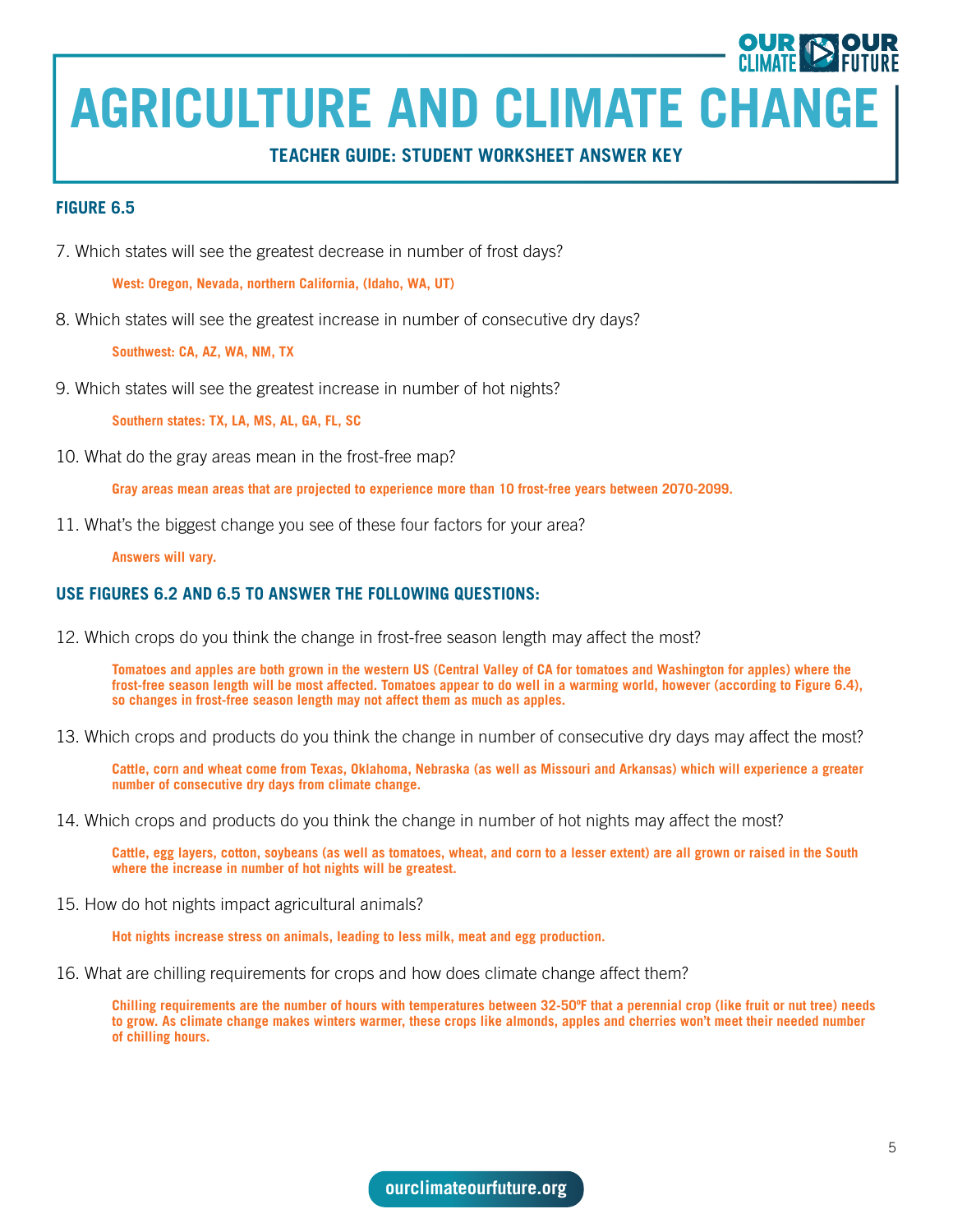**TEACHER GUIDE: STUDENT WORKSHEET ANSWER KEY**

#### **KEY MESSAGE 3 CALL-OUT BOX: IT IS ALL ABOUT THE WATER!**

17. How does climate change lead to soil erosion?

**More intense downpours from climate change happen too quickly for the soil to absorb the water, leading to soil erosion.** 

18. How much have heavy downpours increased in Iowa since 1880 on average?

**Heavy downpours have gone from an average of just less than 4 days per year to 5 days per year.** 

#### **DISCUSSION QUESTIONS**

19. How do we use these agricultural products and crops in our daily lives?

**In our food, but also in food to make food (ie, corn to feed cattle) and to produce materials, such as clothing and textiles.**

20. Not only is agriculture impacted by climate change, but it also affects climate change. What are some ways in which agriculture as an industry contributes to climate change?

**Fertilizers used in agriculture use nitrous oxide, which is a greenhouse gas. Carbon dioxide is released from the soil through tilling, which is why some farmers are paid to practice no-till farming. And animal agriculture releases methane, particularly from cow burps, as well as manure.**

21. Which crops and products do you think the change in number of consecutive dry days may affect the most?

**Cattle, corn and wheat come from Texas, Oklahoma, Nebraska (as well as Missouri and Arkansas) which will experience a greater number of consecutive dry days from climate change.**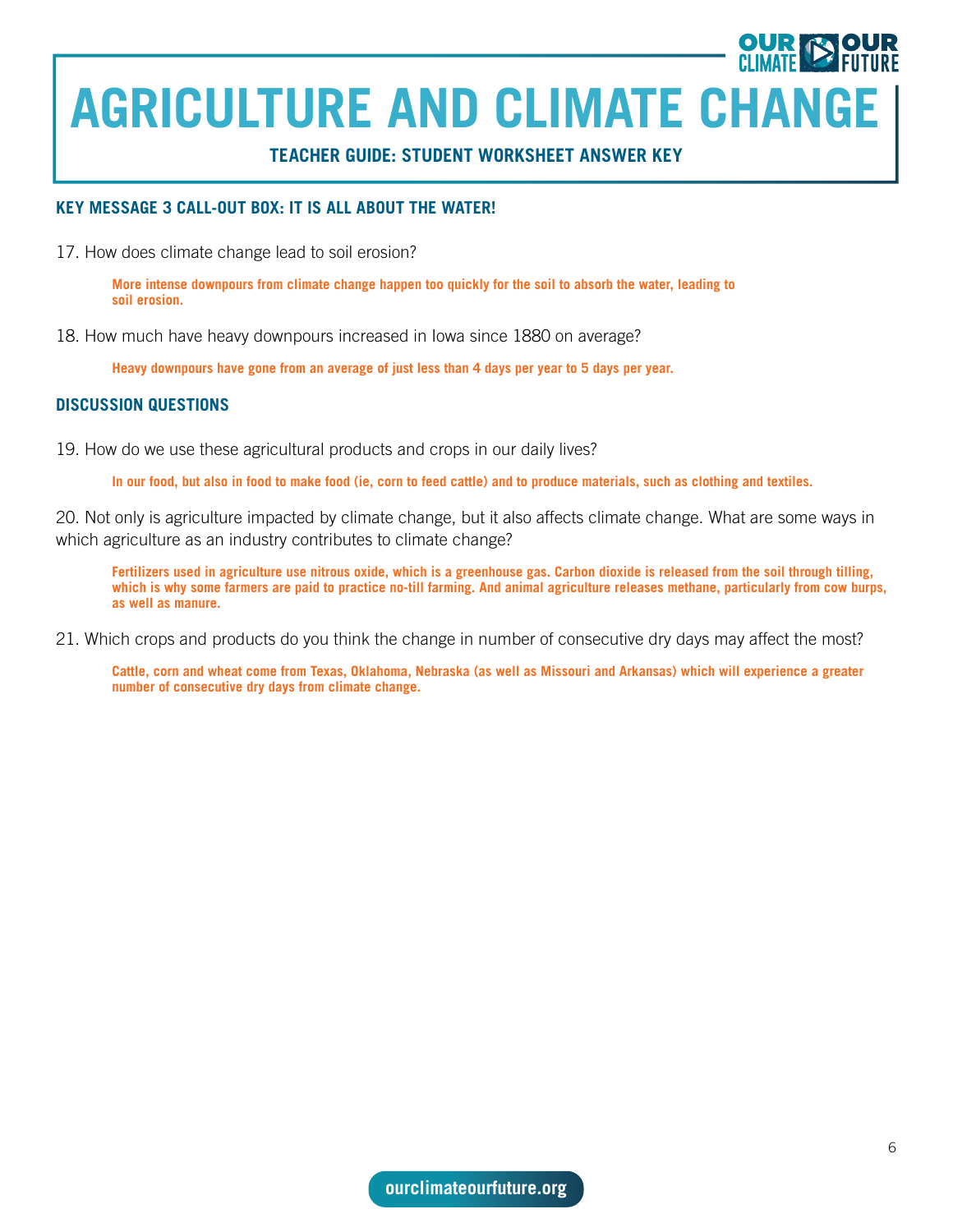### **STUDENT WORKSHEET**

#### **INTRODUCTION**

Climate change has many different impacts on agriculture in the U.S. through temperature, precipitation, extreme weather, disease and more.

#### **OBJECTIVE**

Understand the impacts of climate change on agriculture through exploring the National Climate Assessment report online.

#### **PROCEDURE**

- Go to the National Climate Assessment at [nca2014.globalchange.gov](https://nca2014.globalchange.gov/).
- Click on **Explore the Report** > **Sectors** > **Agriculture** to get to the chapter on agriculture.
- As a class, read the Introduction to the chapter.
- In small groups, answer the questions below from the Introduction, Key Message 1 and Key Message 3.

#### **QUESTIONS**

1. In what ways is agriculture directly impacted by climate change? In what ways is it indirectly impacted?

#### **FIGURE 6.2**

2. Use Figure 6.2 to identify what agricultural products are grown in your state. What are they?

3. Is your state at the southern or northern range of that product, compared to other states?

4. What shifts do you predict might occur in agricultural products in your state in the next 100 years if climate change continues? What crops or products might you lose and what ones might you gain?

5. What climate variable affects crop production more than temperature? How might climate change affect this variable as well?

6. Based on Figure 6.4, which crops in California's Central Valley will adapt best to higher temperatures? Which will adapt worst?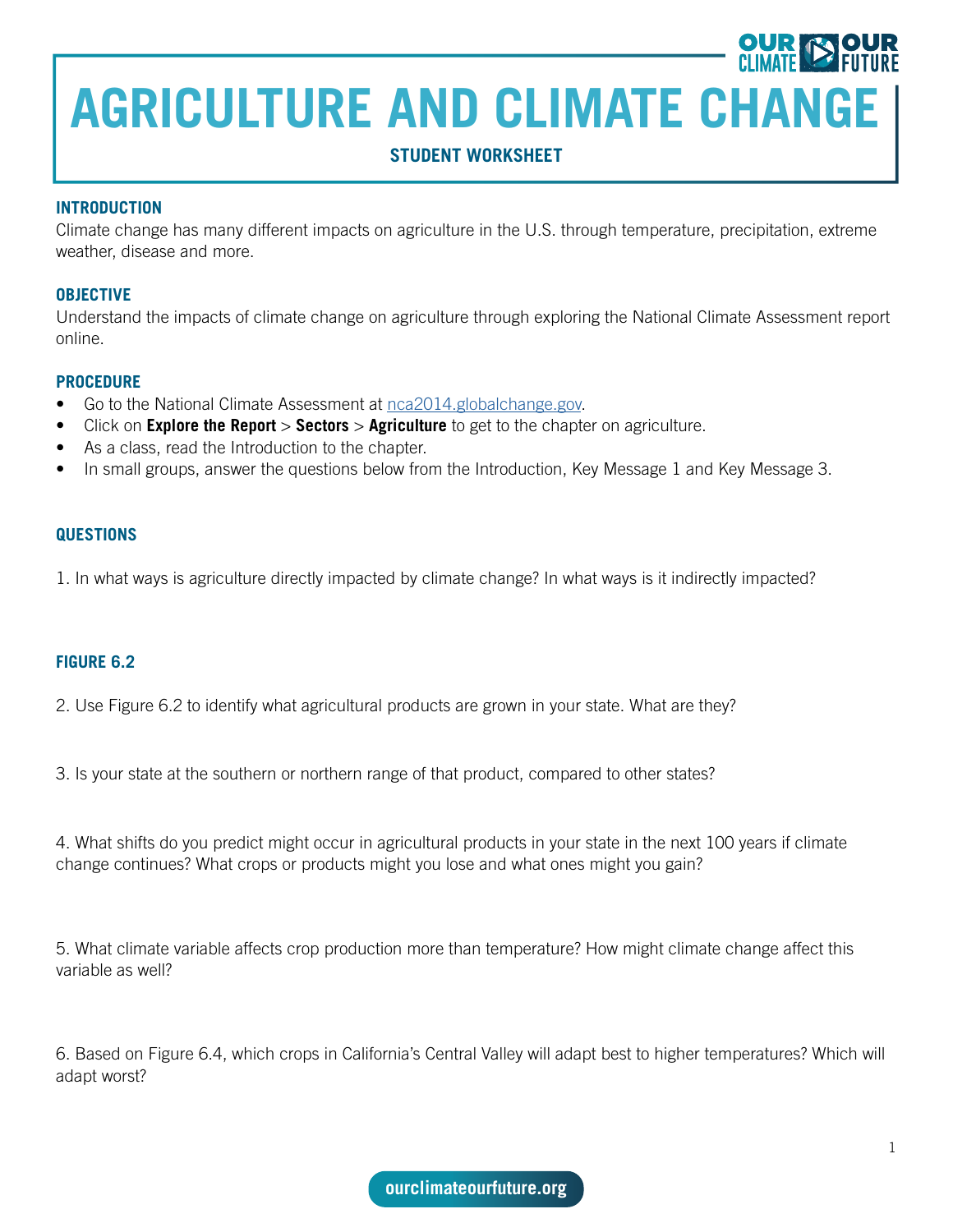### **STUDENT WORKSHEET**

#### **FIGURE 6.5**

- 7. Which states will see the greatest decrease in number of frost days?
- 8. Which states will see the greatest increase in number of consecutive dry days?
- 9. Which states will see the greatest increase in number of hot nights?
- 10. What do the gray areas mean in the frost-free map?
- 11. What's the biggest change you see of these four factors for your area?

#### **USE FIGURES 6.2 AND 6.5 TO ANSWER THE FOLLOWING QUESTIONS:**

- 12. Which crops do you think the change in frost-free season length may affect the most?
- 13. Which crops and products do you think the change in number of consecutive dry days may affect the most?
- 14. Which crops and products do you think the change in number of hot nights may affect the most?
- 15. How do hot nights impact agricultural animals?
- 16. What are chilling requirements for crops and how does climate change affect them?